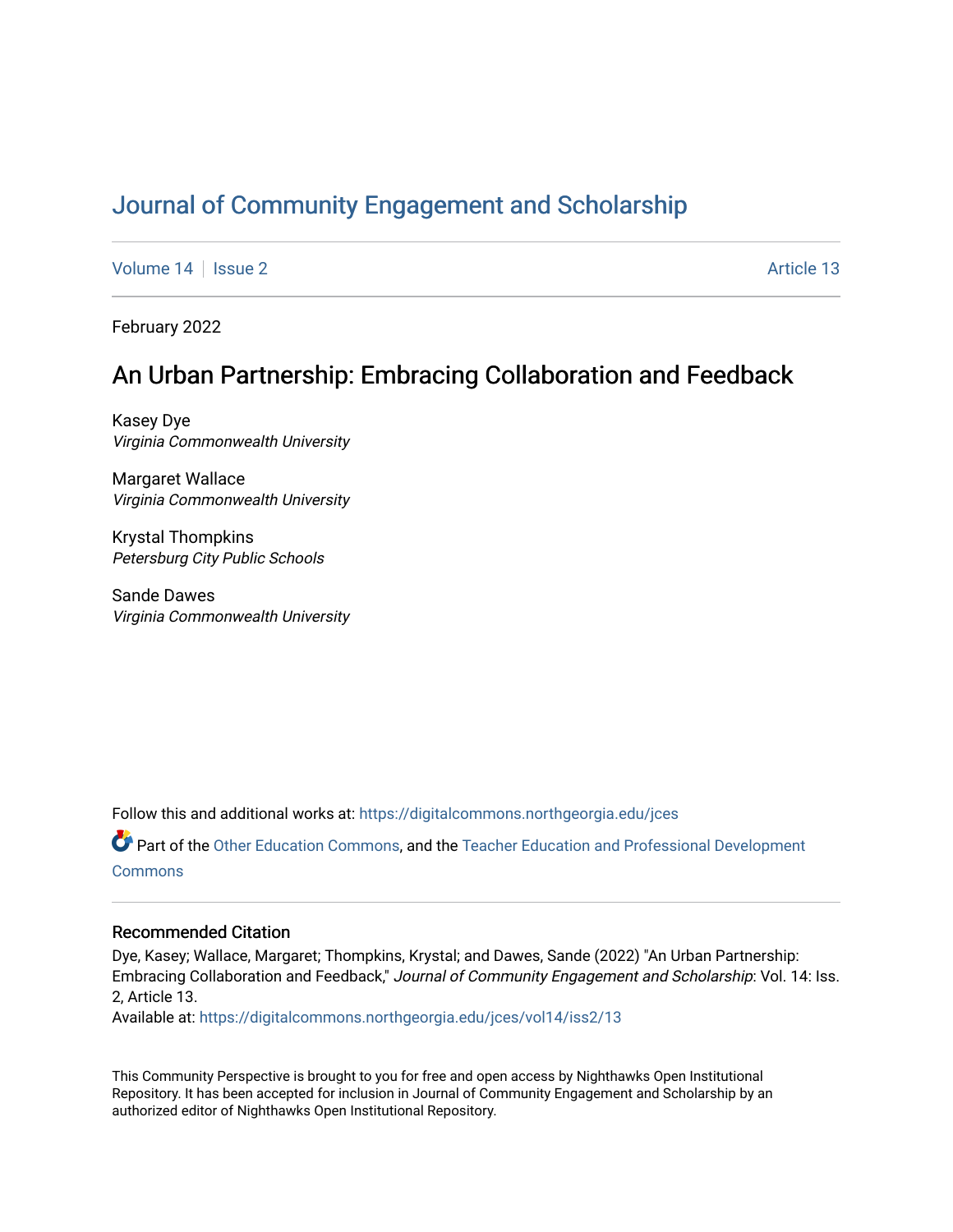# **An Urban Partnership: Embracing Collaboration and Feedback**

Kasey Dye, Margaret Wallace, Krystal Thompkins, and Sande Dawes

#### **Abstract**

Our research-practice partnership is between an urban, high-poverty high school and a neighboring university. Our collaboration focused on establishing trusting relationships, cultivating a shared language between partners, and learning from and with each other throughout the partnership. When COVID-19 began and impacted schools around the world, our community partnership pivoted to address new issues faced by the high school. We evaluated our partnership through a retrospective pretest-posttest, mixed-methods research design. Teachers, instructional coaches, and school leadership were asked to reflect at the end of the program on the growth of the teachers with whom they worked, as well as their own growth. The evaluation evidence revealed that the partnership was beneficial for both teachers and instructional coaches. Teachers demonstrated growth in pedagogical and content knowledge, integration of technology and virtual tools, student engagement, and sense of professionalism. In this article, we will provide readers with ideas and resources for initiating their own partnership.

We represent a grant-funded partnership between an urban, high-poverty high school and its neighboring university. In this article, we share our experiences and invite you to ponder how you might begin a partnership in your own school district. We provide examples of practice and share resources for initiating your own partnership.

## **The Setting**

Our partnership exists within a small, urban school district located about 30 miles south of the state capital. This once-thriving community was at one time home to a tobacco manufacturing company, local businesses, and the only shopping mall serving the region. These factors contributed to the vitality of the community.

Over time, a new mall was built in a neighboring city, eventually forcing the one in our town to close. When the tobacco manufacturing company also closed, the city's economic base declined (Burnett et al., 2017). This decline impacted not only the city infrastructure but also the local school system.

Many people associate poverty with failing schools. Although there are some common threads, poverty is not a life sentence, nor does it determine one's aptitude. However, poverty does affect one's access to resources, making it difficult for schools in impoverished areas to thrive.

*Ponder: What is the historical context in your town/city and how has this impacted your local school system?* 

#### **The Backstory**

Our state's department of education identified our school district as having "persistently lowachieving" schools, thus qualifying the district to receive external help. With this funding support, we initiated our secondary and higher education partnership in 2019. This partnership facilitated instructional coaching and monthly professional development for all core content teachers at the local urban high school. The school district previously offered instructional coaching to elementary and middle school teachers, but it did not have the available staff to provide instructional coaching to high school teachers.

The neighboring research university vetted and hired highly qualified contentspecific instructional coaches and professional development staff to provide ongoing support for the high school teachers. We had detailed plans for professional development and instructional coaching, but a surprise changed everything: COVID-19. The COVID-19 crisis created many challenges for teachers and students that negatively impacted student learning and wellbeing nationwide, particularly among students in poverty (Masonbrink & Hurley, 2020). Our partnership quickly responded to the need for instructional support in a virtual environment.

The university, school leaders, and district leaders worked collaboratively to create goals for the urban partnership. The partnership's original goals were to enhance teachers' content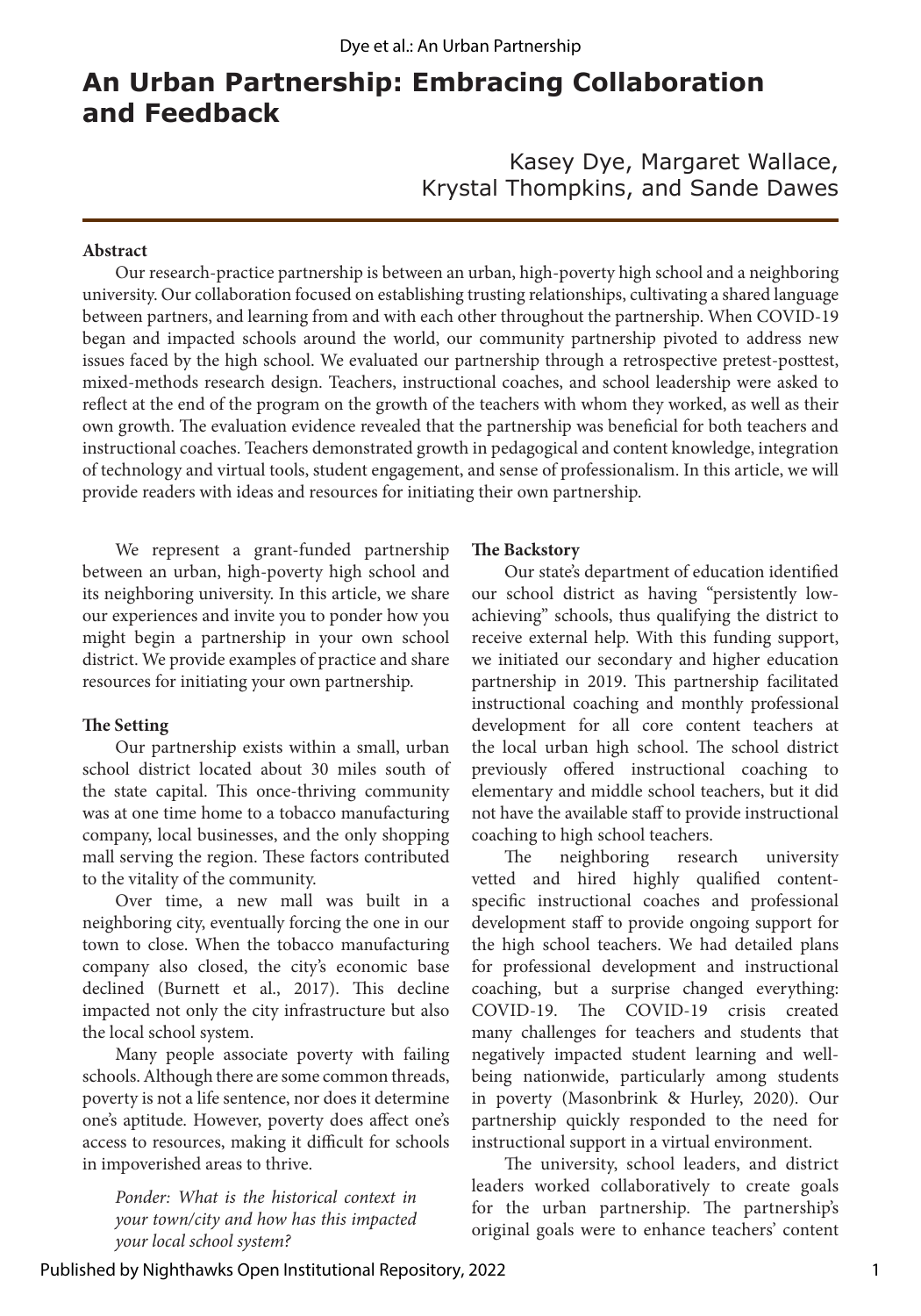#### Journal of Community Engagement and Scholarship, Vol. 14, Iss. 2 [2022], Art. 13

knowledge, share innovative teaching strategies, and strengthen pedagogical skills. We adjusted these goals during the pandemic to fit virtual learning, which we discuss below. What made the partnership unique was its approach. Rather than viewing teachers from a deficit perspective, instructional coaches used a strengthsbased approach to build on teachers' prior knowledge and experiences. This strategy put the instructional coaches and teachers on equal footing and allowed a plan of action to develop based on mutual respect and collegiality rather than hierarchy (see Figure 1).

*Ponder: Is there a local university you can partner with in person or virtually? How could you leverage the university's resources to change outcomes for teachers and students?*

#### **Relationships Matter**

Relationships between the instructional coaches and teachers are of paramount importance in any school-university partnership. Our dedicated teachers brought a certain level of knowledge and expertise to the table. The skilled coaches used that knowledge to build capacity where each teacher wanted or needed additional support. Coaches and teachers worked collaboratively to see each other as colleagues and to build trust—which was why the partnership was so successful.

The urban school teachers and university instructional coaches met weekly to set goals, share ideas, and reflect on feedback. In doing so, teachers had agency in developing their professional skills; they were encouraged to advocate for their own needs rather than relying on their coach to provide general assistance. In support, the district leadership team determined professional development session topics based on data trends and division needs, leaning heavily on teacher voice.

*Ponder: How might your school/district offer instructional coaching to your teachers?*

#### **Figure 1.** Roles Within the Partnership

# The Urban Partnership

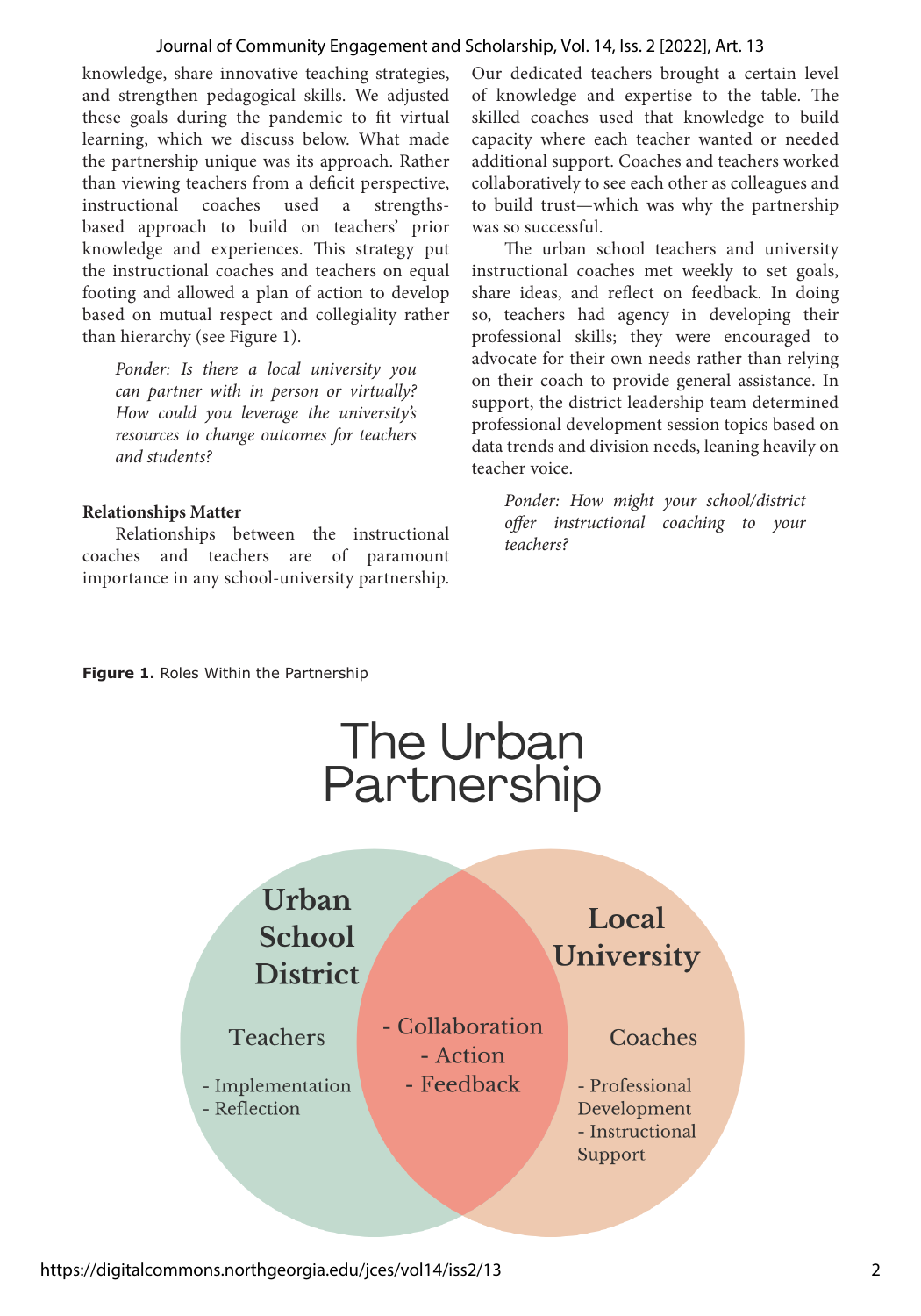# **Communication Is Key!**

In any great partnership, communication is key! Consistent communication created trust in ourselves, each other, and our learning community. A lack of communication leads to misunderstanding shared goals, making it more difficult in turn for teachers to grow their professional practice. Our weekly meetings, classroom interactions, and monthly professional development sessions enabled school administrators, teachers, and instructional coaches to give and receive continuous feedback. This communication allowed the partnership to maintain shared values and goals throughout the program.

The need to adjust the partnership during COVID-19 inspired creative professional development delivery, such as creating custom virtual dashboards that functioned as tools for documentation, feedback, and resources. The professional development sessions were recorded and shared with teachers and instructional coaches, allowing for flexibility in time management and the ability to return to previous sessions at any time. Throughout the partnership, instructional coaches suggested practical ways of including technology in the classroom and actionable steps to foster student engagement.

Consistent contact with coaches with expertise in their field made it easier for teachers to ask contentspecific questions. Further, the school district and university instructional coaches both relied on the coaching model and support found in Jim Knight's (2018) book *The Impact Cycle: What Instructional Coaches Should Do to Foster Powerful Improvements in Teaching*. A common language contributed to the stability and continuity of the district's coaching approach, thereby strengthening chances for student success and building teacher capacity.

*Ponder: How can your school/district improve communication to maintain shared values and goals?* 

## **Guiding Evaluation**

Examining the partnership from a bigpicture perspective was important to our team. To that end, two doctoral students at the university evaluated the partnership and provided formal feedback on its impact on teacher growth. The evaluation employed a single-group, retrospective pretest–posttest, mixed-methods research design. Our team worked together to create the following evaluation questions (EQs), which guided the reflection:

- EQ1: What is the perceived impact of the partnership on teachers' instructional moves that promote thinking and learning?
- EQ2: What is the perceived impact of the partnership on teachers' integration of technology and virtual tools?
- EQ3: What is the perceived impact of the partnership on teachers' skills in promoting student engagement?
- EQ4: What is the perceived impact of the partnership on teachers' sense of professionalism?

Once the evaluation questions were created, our team decided that a survey would be the best way to evaluate the partnership.

## **Creating Opportunities for Feedback**

Next, the doctoral-student evaluators created online surveys with Likert scale and open-ended questions that allowed program participants to provide feedback. At the end of the program, teachers, instructional coaches, and school leaders reflected on their personal growth, the teachers' growth, and the program's overall effectiveness. Participants were asked about their pedagogical knowledge, content knowledge, teacher professionalism, student engagement, and technology integration before and after participating in the partnership program. The survey concluded with openended questions that asked for participants' perspectives on the partnership and solicited recommendations for improving the program for the following year.

In addition to collecting the survey responses, the evaluators analyzed the coaches' collaborative logs and reviewed recordings of professional development sessions that had taken place during the year. These data sources were used as evidence to answer the evaluation questions. The evidence showed that teachers and coaches not only felt the partnership was valuable but also experienced positive growth from participating in the program. Teachers self-reported many areas of growth; the top four were:

- 1. evaluating the effectiveness of activities for promoting student learning,
- 2. feeling comfortable collaborating with their coach,
- 3. incorporating appropriate technology, and
- 4. effectively using data to design instruction.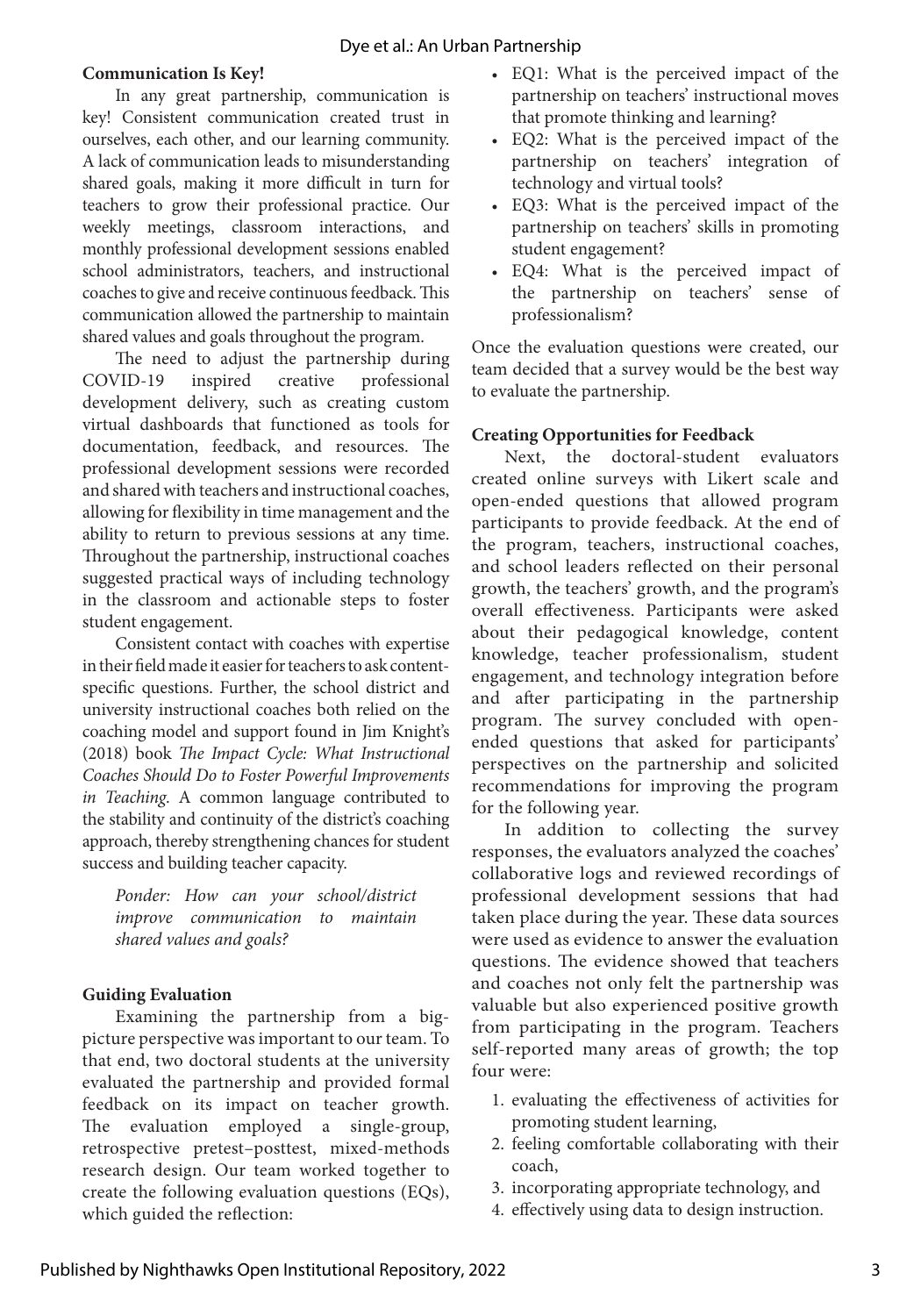## Journal of Community Engagement and Scholarship, Vol. 14, Iss. 2 [2022], Art. 13

The evaluators' final report revealed a successful partnership and initiated an ongoing cycle of feedback that supported current practice and informed next steps. The report also provided participant feedback and suggestions for moving forward with the partnership in the next school year, such as starting the program in the summer, creating teacher-led skill-focused video workshops for the dashboard, and additional classroom modeling. The program evaluation both ensured that the partnership was meeting shared goals and created opportunities for feedback and reflection.

# **Supporting Teacher Development**

Teachers experienced professional learning in many of our partnership learning spaces. Discussions and actions took shape in contentfocused departments, course-focused teams, professional development breakout rooms, and interest-based weekly workshops. Creating space for teachers to try out ideas and make new mistakes was essential to empowering teachers in the partnership. We embraced the following goals:

- 1. Enhance teacher knowledge and skills of innovative, engaging, equitable instructional strategies with data to provide quality learning for ALL students.
- 2. Provide viable and effective strategies to enhance teacher knowledge and skills related to virtual teaching, professionalism, and student engagement.

The next sections provide examples of how we addressed these goals.

# *Learning From Student Data*

One focus of the partnership was demonstrating the power of student data to enhance teacher practice. These sessions were guided by the following goals and actions:

- 1. Enhance teacher knowledge of data utilization to improve instruction.
- 2. Involve and support teachers in analyzing data.

The partnership provided opportunities for teachers and coaches to examine data and to consider what the data revealed. Content teams spent time exploring the process of lesson planning: learning targets, discovery, modeling, and tasks. Teachers gathered in small groups to look closely at their lessons and student work. They shared ideas, offered feedback, and considered actionable steps based on data provided in formative assessments and learning management systems (e.g., Performance Matters and Schoology).

## *Teaching in a Virtual Environment*

As the partnership pivoted to virtual instruction due to COVID-19, teaching skills such as accessing Zoom, the chat feature, breakout rooms, and virtual whiteboards became a priority. Equally important was learning to use these tools for student engagement, next-step instruction, and groupings. Ensuring equity in virtual learning was vital to the partnership, especially in the context of a high-poverty school such as ours.

An early professional development experience focused on virtual instruction; teachers could select from one of three breakout mini-workshops, each of which focused on a different subject:

- 1. Equity: Explore strategies to remedy equity gaps in virtual learning (meeting students' basic needs, ensuring equitable access to resources, designing responsive and restorative structures).
- 2. Teacher clarity: Discover intentional and concise virtual instruction tools through a series of questions, videos, and activities.
- 3. Engaging tasks: Reflect on current engagement practices while learning new engagement strategies for working with students in a virtual environment.

These rich and valued topics enhanced teachers' knowledge and enabled them to apply newfound virtual tools.

# **Reflecting on the Partnership**

During an unprecedented academic year, the partnership directly addressed novel challenges and the needs of the school through collaboration and feedback. The advent of the COVID-19 crisis in March 2020 forced our partnership to shift from a traditional format to accessible and flexible learning spaces. Our partnership targeted professional development topics to address the areas of deepest concern based on teacher feedback. Through implementation of one-on-one content-specific coaching, our teachers received individualized support. Engaging in our schooluniversity collaborative partnership increased teacher development and student achievement.

*Ponder: How might a partnership between your school and a university target school/ district goals to improve instruction and student achievement?*